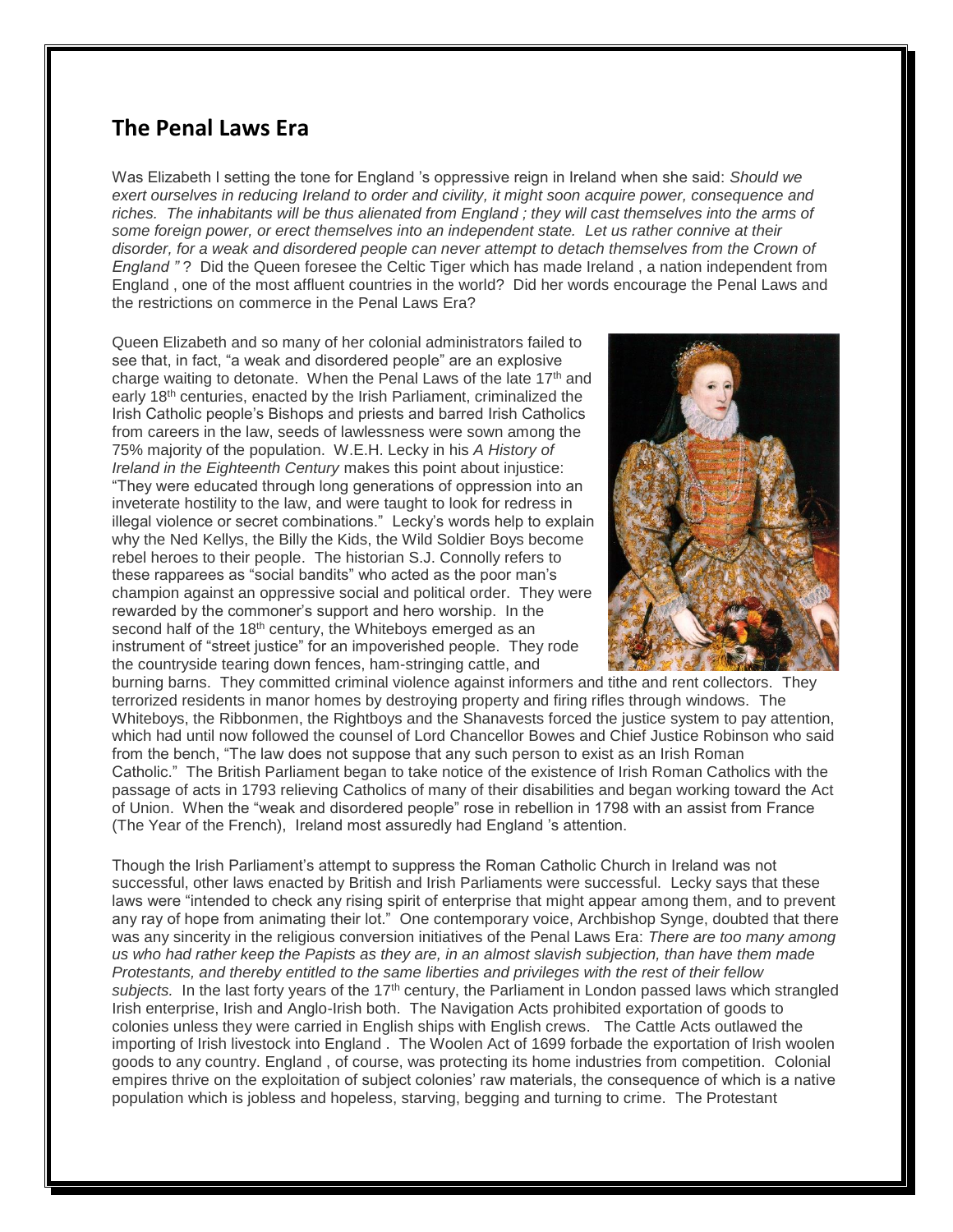clergyman and writer Jonathan Swift said about this strangle hold on Irish commercial enterprise, "Ireland is the only kingdom I have ever heard of or read of, either in ancient or modern story, which was denied the liberty of exporting their native commodities and manufactures wherever they pleased." The protectionism of British policy almost extended to the Irish fishing industry. Fortunately, when English fishing interests sought protection from competition from Irish fishing fleets, they were rebuffed.

Lecky is convinced that the policies of the Penal Laws Era were rapacious rather than religious: "The penal code, as it was actually carried out, was inspired much less by fanaticism than by rapacity and was less directed against the Catholic religion than against the property and industry of its professors." Native Irish ownership of land had been rapidly declining since the Settlement of Cromwell. When Cromwell came to Ireland in 1649, Catholics owned 59% of the land, and good land it was, extremely fertile, among the richest in Europe . However, like its excellent harbors which could not be exploited for shipping, or its famous cattle which could not be exported, or its best-in-Europe wool which was denied export, Irish land was too good to be left in native Irish ownership. By 1685, the Irish Catholics owned 22% of Ireland 's land; by 1704, 14%; and by 1780, only 5% of Ireland 's land was owned by Irish Catholics.



*Jonathan Swift*

Many of the Laws in Ireland for the Suppression of Popery effected a transfer of lands from Catholic hands. For instance, for violation of the law restraining education abroad, the penalty was forfeiture of land. For violation of the law against intermarriage between a Catholic and Protestant, the bride's estates would be seized. Catholics were forbidden to buy, receive as a gift or inherit land from a Protestant. They could not lease land for longer than thirty-one years or lease land whose profits exceeded one-third of the rent. Estates of Catholic landowners upon their deaths would be divided equally among heirs assuring very small plots, unless the eldest became a Protestant, in which case he inherited all of the land. No wonder then that Irish poetic fury excoriated the landlord, as in this verse (1732) by John Clarach MacDonnell from "On the Death of Dawson":

> *Beneath these stones grey Dawson lies. A churlish blackguard gorged with blood; He loved to hear his victim's cries; May he now rot in Irish mud.*

We cite John Mitchell in his *History of Ireland* to sum up: "It is plain that the object of the Ascendancy was not so much to convert Catholics to Protestants as to convert the goods of Catholics to Protestant use."

During this era, the Georgian architecture which visitors to Dublin see in the stately doors of Dublin and in many of its majestic buildings, such as the Four Courts*,* was the popular style among the Ascendancy. But the native population lived in "a brutish, nasty condition" (Petty, 1672) in hovels "no better than many nests" (Archbishop of Tuam, 1752) as spacious "as English hogsties, but not so clean" (John Dunton, 1699)*.* In 1735 Bishop Berkeley asked, "whether there be upon the earth any Christian or civilized people so beggarly, wretched and destitute as the common Irish." Even the colonists in pre-Revolutionary America of 1738 lived better than the Irish. The great revivalist preacher George Whitefield, who had just returned from missionary work in America , observed, "If my parishioners in Georgia complain to me of hardship, I must tell them how the Irish live." No surprise in this environment that when famine struck, the poor Irish suffered grievously, as they did in the 1840's even after the Act of Union joined Ireland to England, Scotland and Wales. It was the famine of 1728-29 which inspired Jonathan Swift's biting satire *"A Modest Proposal."* Swift's "proposal" was that the English fatten the emaciated Irish children as a food export. The Archbishop of Dublin (1718) was more direct than Swift about the misery of the lives of the common Irish when he observed, "your Hoggs in England and Essex Calves lie and live better than they."